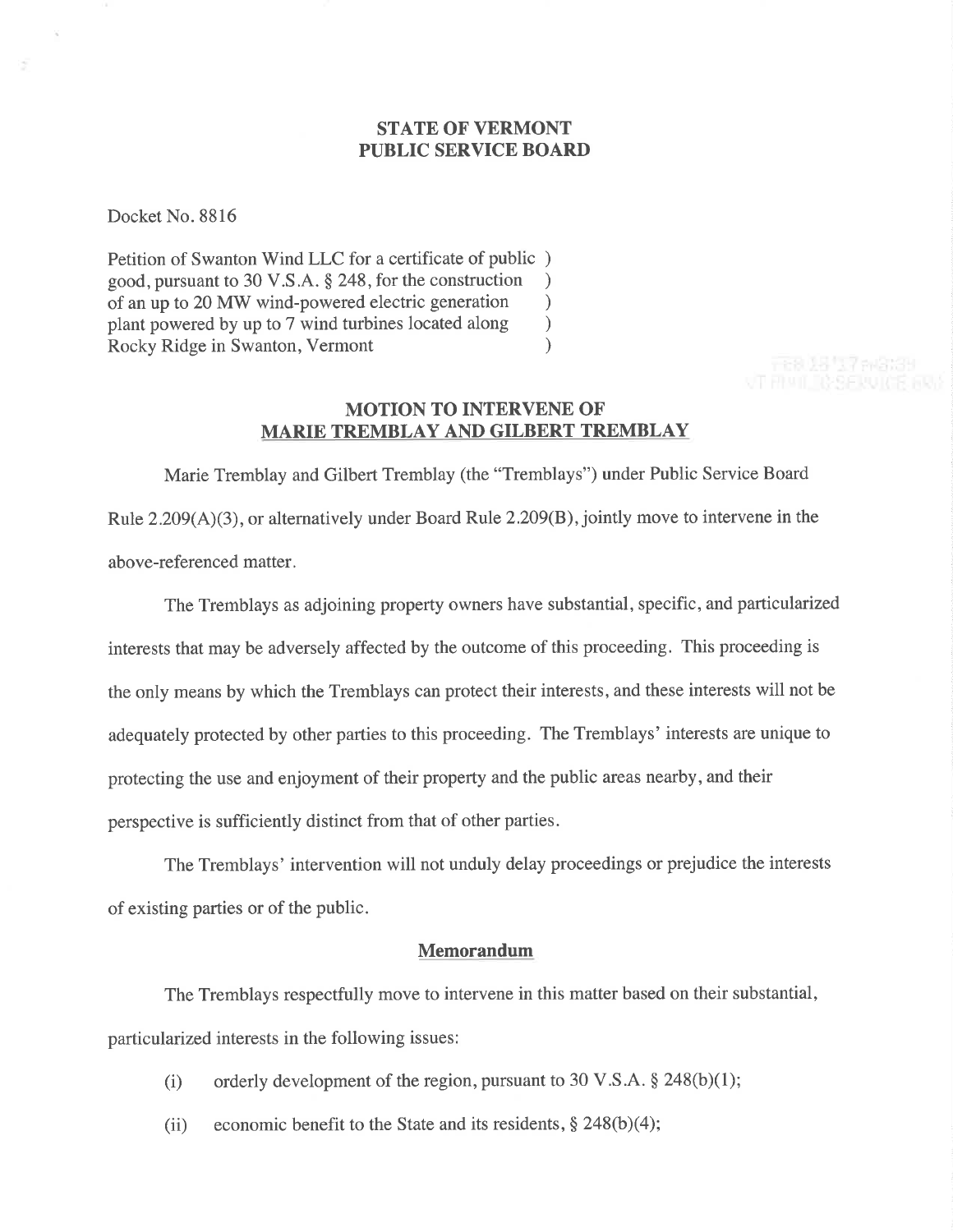Docket No. 8816 Petition of Swanton Wind LLC, pursuant to 30 V.S.A. § 248 Motion to Intervene of Marie Tremblay and Gilbert Tremblay February 16, 2017 Page 2 of 11

- (iii) public health and safety,  $\S 248(b)(5)$ ;
- (iv) water pollution, conservation, and burden on water supply, l0 V.S.A. \$\$  $6086(a)(1)(A), (B),$  and  $(C), (3),$  and  $(4);$
- (v) scenic or natural beauty and aesthetics,  $\S 248(b)(5)$  and  $\S 6086(a)(8)$ ;
- (vi) necessary wildlife habitat or endangered species,  $\S$  6086(a)(8)(A); and
- (vii) transportation,  $§ 6086(a)(5)$ .

The following argument supports the Tremblays' motion to intervene in this case.

## I. Legal Standard

Intervention in proceedings before the Board is governed by Board Rule 2.209. Under

Rule 2.209(A), a person upon timely application shall be permitted as of right to intervene in any

proceeding:

(1) when a statute confers an unconditional right to intervene; (2) when a statute confers a conditional right to intervene and the condition or conditions are satisfied; or (3) when the applicant demonstrates a substantial interest which may be adversely affected by the outcome of the proceeding, where the proceeding affords the exclusive means by which the applicant can protect that interest, and where the applicant's interest is not adequately represented by existing parties.

Under Rule 2.209(B), a person upon timely application may in the discretion of the Board

be granted "permissive intervention" in any proceeding when the applicant "demonstrates a

substantial interest that may be affected by the outcome of the proceeding." The Board in

exercising its discretion under this rule shall consider:

(1) whether the applicant's interest will be adequately protected by other parties; (2) whether alternative means exist by which the applicant's interest can be protected; and (3) whether intervention will unduly delay the proceeding or prejudice the interests of existing parties or of the public.

The Board has found that, "individual intervenors may bring a perspective sufficiently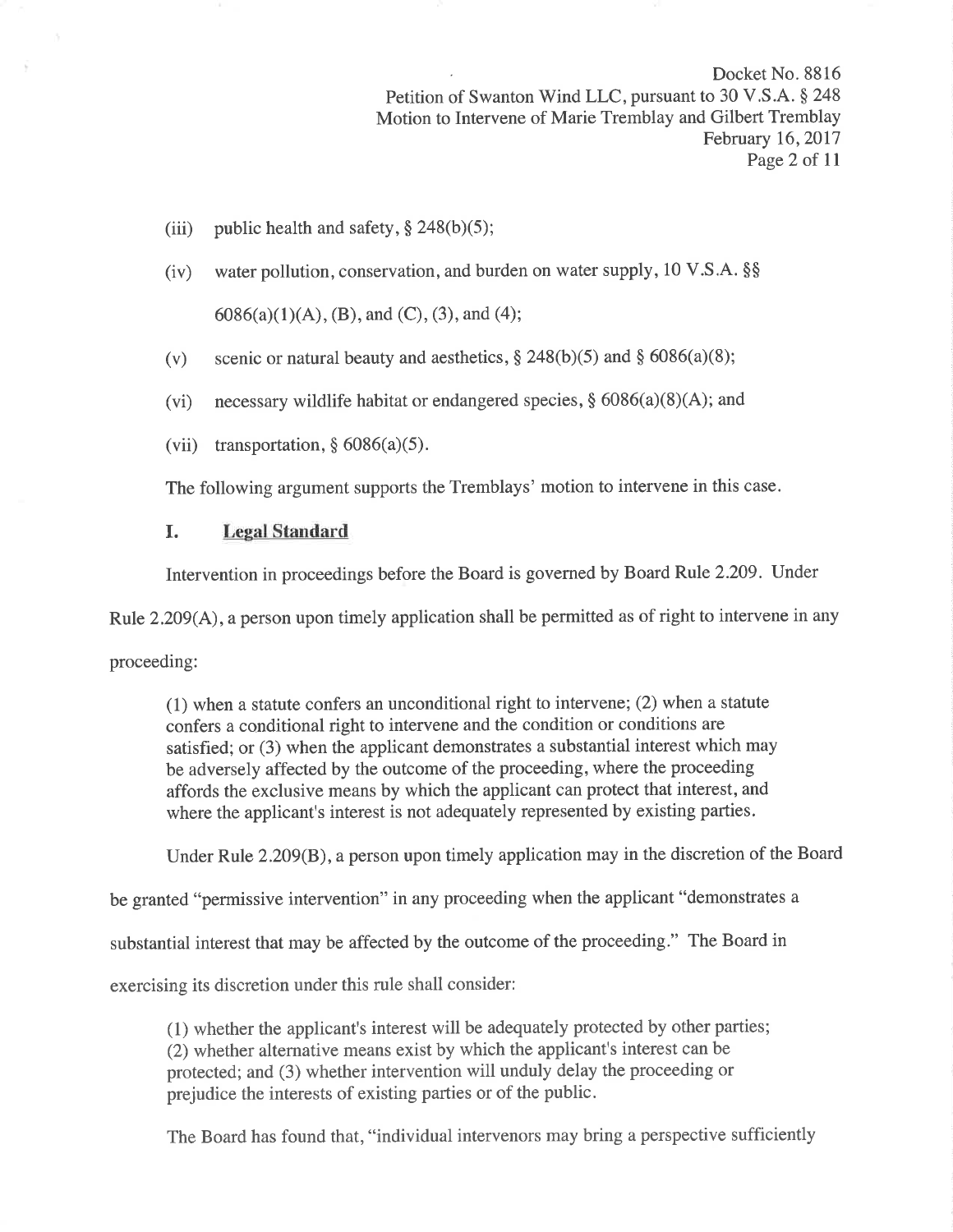Docket No. 8816 Petition of Swanton Wind LLC, pursuant to 30 V.S.A. \$ 248 Motion to Intervene of Marie Tremblay and Gilbert Tremblay February 16,2017 Page 3 of 11

distinct from those of existing parties to warrant their participation on specific issues."l

For example, the Board has determined in some cases particularized interest based on the following:

1. habitat and natural resource concerns involving deer and black bear; $<sup>2</sup>$ </sup>

- 2. aesthetics based on proximity to the proposed project;<sup>3</sup> and
- 3. stewardship, use, and enjoyment of public resources; $<sup>4</sup>$ </sup>

In proceedings under 30 V.S.A. \$ 248, the Board is not required to consider interests in private property.<sup>5</sup>

#### II. Potential Impact of the Project on the Tremblays' Interests

For nearly forty years, the Tremblays have owned land that adjoins the site of the proposed Project. Over those years the Tremblays built and sold numerous homes. Eight years ago the Tremblays built on their land and retired to a home which is located approximately 2000 feet from the Project site. The Tremblays' 65 year old tenant also resides on their land located approximately 2,000 feet from the Project site andtheir daughter, son-in-law and four grandchildren living approximately 2500 feet from the Project site. The Project's nearcst 499 foot turbine would stand approximately 600 feet from the Tremblays' land with the blade tips reaching approximately 400 feet away from the Tremblay's land.

Presently, the Tremblays use and enjoy their land and surrounding public areas through

*I* Application of Seneca Mountain Wind, LLC, Docket No. 7867, Order of 10/12/12, at 12.<br><sup>2</sup> Application of Seneca Mountain Wind, LLC, Docket No. 7867, Order of 10/12/12, at 2-4, 16-17; Id., Order of 8/9/13, at 6.  $\frac{3}{P}$  Petition of Barton Solar LLC, Docket No. 8148, Order of 1/21/14, at 3-4.

Joint Petition of Green Mountain Power Corporation, Vermont Electric Cooperative, Inc., and Vermont Electric Power Company, Inc., Docket No. 7628, Order of 9/3/10, at 12-13.<br><sup>5</sup> See Vt. Elec. Power Co. v. Bandel, 135 Vt. 141, 145 (1977) ("Proceedings under 30 V.S.A. § 248 relate only

to the issues of public good, not to the interests of private landowners who are or may be involved.")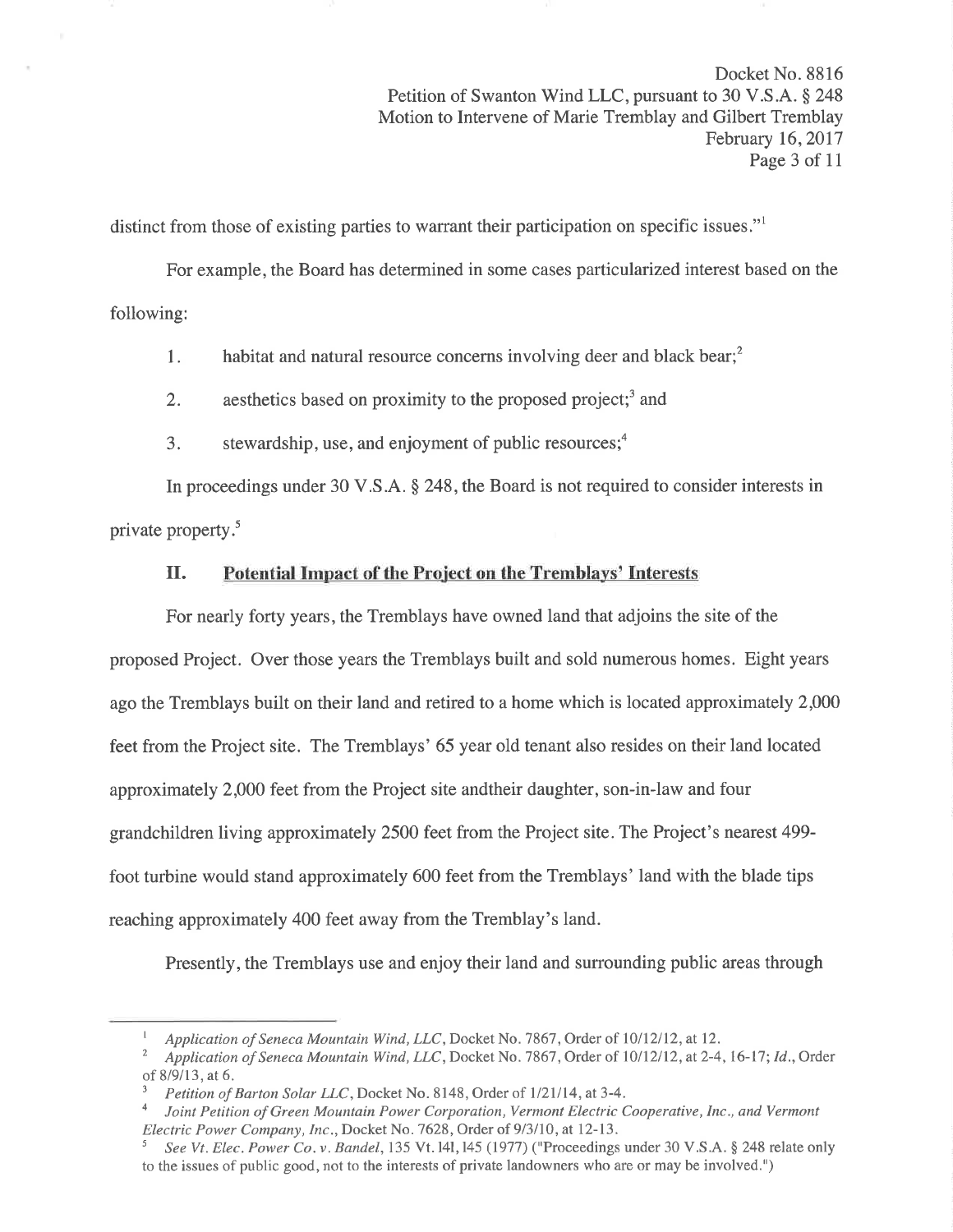Docket No. 8816 Petition of Swanton Wind LLC, pursuant to 30 V.S.A. § 248 Motion to Intervene of Marie Tremblay and Gilbert Tremblay February 16, 2017 Page 4 of 11

the following activities: viewing the scenic, natural landscape; appreciating the quiet, peaceful setting; observing a variety of wildlife and habitats, harvesting natural and economic resources including maple syrup and firewood and watching their children and grandchildren enjoy their land with skating on their pond, collecting sap, taking rides on the ridge, and visiting their grandparents home

\* \*< \*

The Project purports to advance the public good, however the Tremblays assert that any potential good may be outweighed by the likely harm. Accordingly, the Tremblays move to intervene by right or permission on the following seven issues.

## 1. Orderly Development:  $30 \text{ V.S.A.} \S$  248(b)(1)

The Tremblays as longstanding adjoining landowners, homebuilders, landlord, sugarmakers, and woodcutters, have a unique experience and particular interest in the orderly development of the region. Other parties to this proceeding may not necessarily share or represent this interest. The Tremblays' perspective regarding land use, natural resources, commerce, and conservation, may be useful to the Board in determining the potential nature and extent of the impact of the Project on regional development. Accordingly, the Tremblays' motion to intervene on this issue should be granted.

## 2. Economic Benefit:  $\S 248(b)(4)$

Construction and operation of the Project would have a significant impact on the economy of the State. The Tremblays acknowledge that their interests in private property have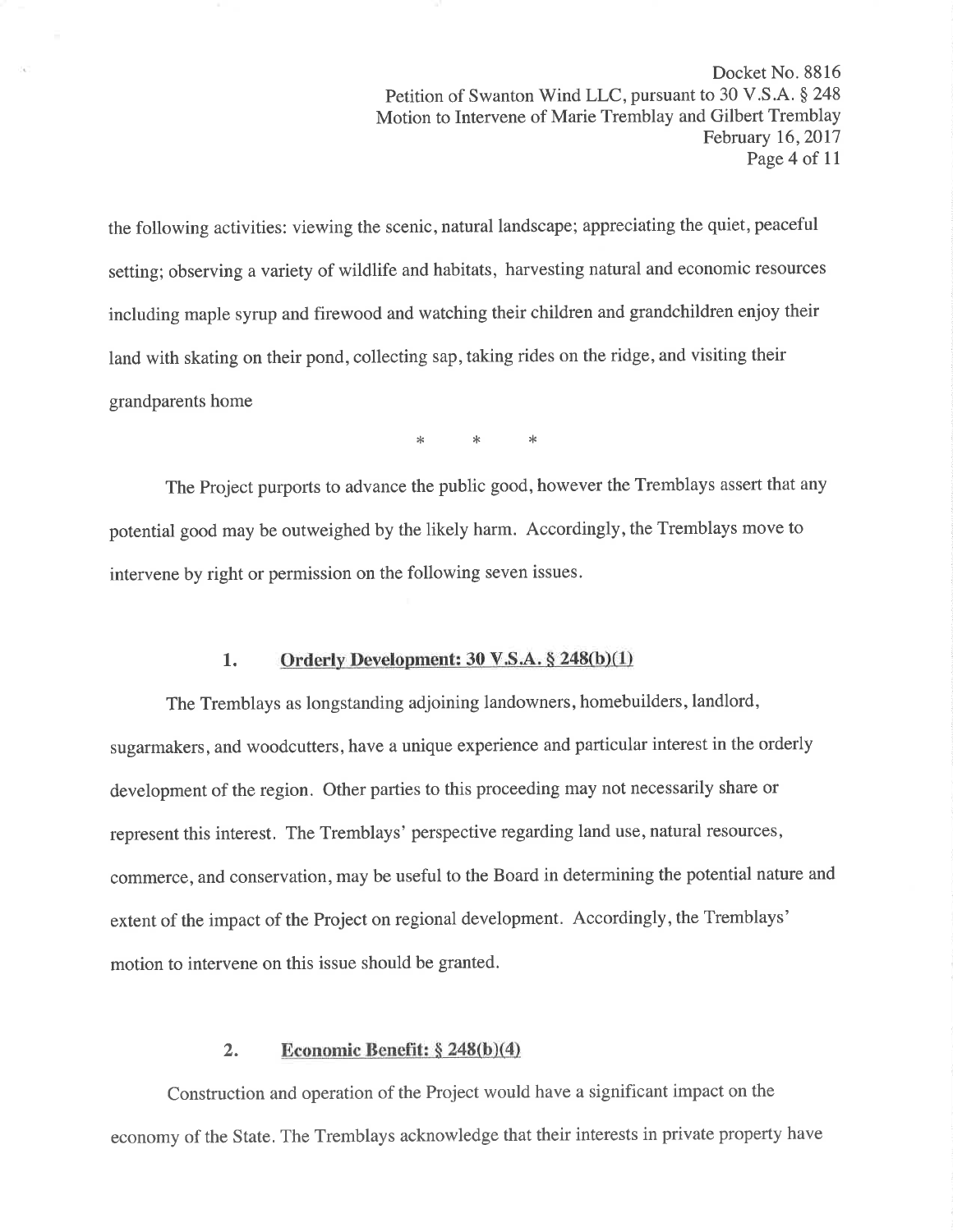Docket No. 8816 Petition of Swanton Wind LLC, pursuant to 30 V.S.A. \$ 248 Motion to Intervene of Marie Tremblay and Gilbert Tremblay February 16,2017 Page 5 of 11

no bearing in this case, however they assert that the Project – an industrial complex in an otherwise bucolic residential setting -- would adversely affect property values locally and regionally, and thereby harm the economic interests of the State and its residents. This adverse effect is self-evident: a prospective homebuyer given the choice of living near seven noisy, flickering, ice-throwing turbines, or elsewhere, likely would purchase a home elsewhere. In addition having a tenant, if the tenant is affected by noise, infrasound, shadow flickers and/or her health worsens she would need to move which would result in a loss of income to the Tremblays'. That is an income that the Tremblays' would lose out on and finding a new tenant that can live under these conditions would be hard to do. That would be a loss of a yearly income to Tremblay's.

Furthermore, the Project would be located approximately 600 feet with the blade tips being approximately 400 feet from the Tremblays' property boundary and nearby sugarbush and woodlot and 2000 feet from their tenant apartment. All of which the Tremblays rely upon as economic resources for producing maple syrup and firewood and a yearly income from a tenant. Considering the potential risk to safety caused by ice throw – particularly during late-winter sugarmaking and woodcutting operations -- the Project's close proximity to the Tremblays' property line may adversely affect the economic prospects for the Tremblays and others, e.g., suppliers of sugarmaking and woodcutting equipment, or manufacturers of products containing maple syrup.

Additionally, the Tremblays' tenant, by virtue of living in the region, contributes to the economy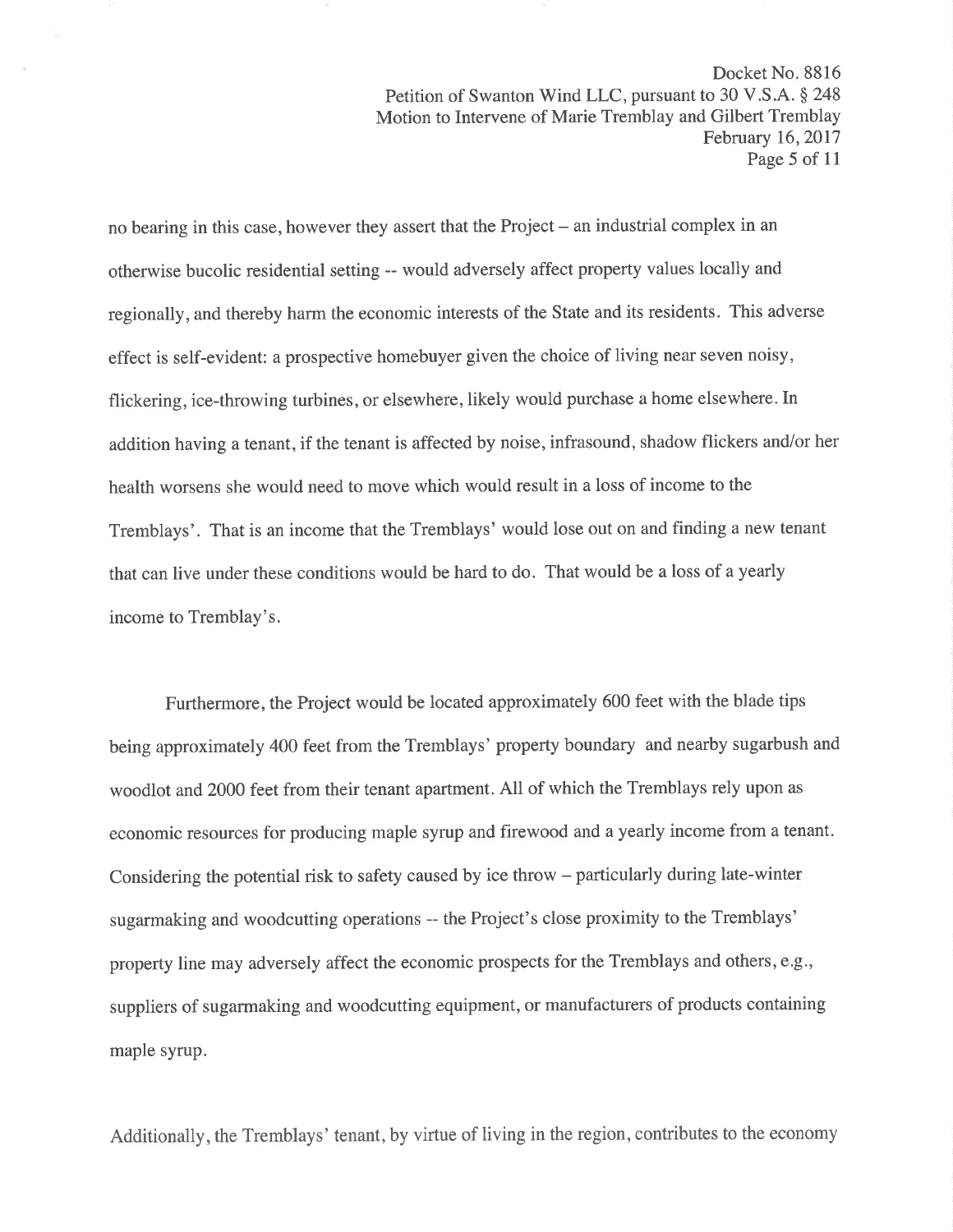Docket No. 8816 Petition of Swanton Wind LLC, pursuant to 30 V.S.A. § 248 Motion to Intervene of Marie Tremblay and Gilbert Tremblay February 16,2017 Page 6 of 11

through purchases of, for example, food, clothing, gas, etc. However the construction and operation of the Project – and associated blasting, noise, shadow flicker, ice throw, and unsightliness -- may cause the tenant, or other prospective tenants, to seek housing elsewhere thereby resulting in lost rental income, lower regional spending, and deflated property values. Moreover these circumstances likely would repeat in cases of other landlords and tenants in the area, and therefore cause a significant impact to the regional economy.

Thus the Tremblays' experience in the region as longstanding landowners and homebuilders, landlord, sugarmakers and woodcutters, provide them with a particular interest not represented by other parties, and a unique perspective that may assist the Board in determining the outcome of this proceeding. For these reasons, the Tremblays should be allowed to intervene on this issue.

## 3. Public Health and Safety:  $\S$  248(b)(5)

The Project would be located approximately 600 feet with the blade tips being approximately 400 feet from the Tremblays' property line, and 2,000 feet from the homes of their family and tenant. This proximity subjects the Tremblays and others on their property to potential health and safety risks caused by undue levels of noise, shadow flickers, ice throw, and blasting associated with the Project. The Tremblays have even more of an interest than anyone else since the project documents show that the turbine closest to them would be required to operate in Noise Reduction Mode (NRO). The back of the Tremblays house which faces the ridge where the turbines are proposed is a wall of windows. This wall of windows will result in much less attenuation of noise from outside to inside which will increase the noise levels inside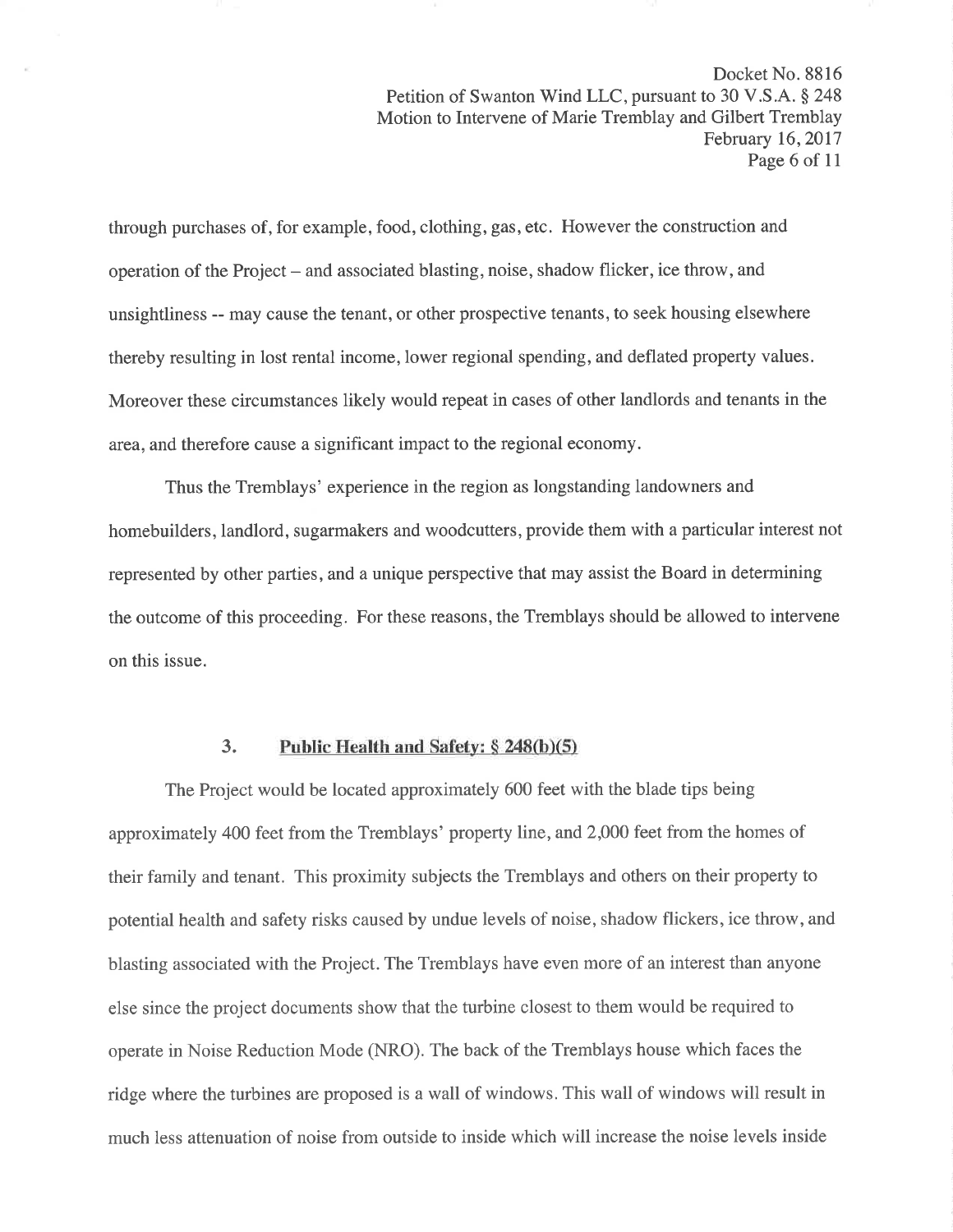Docket No. 8816 Petition of Swanton Wind LLC, pursuant to 30 V.S.A. § 248 Motion to Intervene of Marie Tremblay and Gilbert Tremblay February 16,2017 Page 7 of 11

the Tremblay's home.

Particularly, Marie Tremblay and the Tremblays' tenant both have heart conditions which may worsen due to stress and sleeplessness caused by noise, infrasound, and shadow flickers from the Project. Furthermore, the Tremblays are sound sleepers; when awoken during their nighttime sleep cycle - in this case, by fluctuating noise or early-morning shadow flicker -- they have difficulty returning to sleep. Accordingly, the Project may significantly disrupt the Tremblays' ability to obtain necessary, restorative sleep. Similarly, the intrusive, persistent sound generated by the Project may adversely affect the Tremblays' home-schooled grandchildren, specifically by causing sensory overload, sleep disturbance, and deficits in concentration, learning, memory, language processing, and cognition.

Additionally, ice throw from the Project may cause injury to the Tremblays, their family, and tenant; or damage to the Tremblays' property including buildings, vehicles, sugarbush, and woodlot.

Finally, blasting and potential flying debris associated with the Project may cause injury to the Tremblays and others on their property; or damage to property including the Tremblays' home, garage, outbuildings, vehicles, agricultural equipment, sugarbush, woodlot, and tenant's apartment. Likewise, vibrations from blasting in the bedrock may cause damage to the Tremblays' drilled well, septic system, or foundation or walls of their house.

Therefore, as this Project raises numerous particular concerns over public health and safety on the Tremblays' property, and these concerns would not be adequately addressed by other parties to this proceeding, the Tremblays should be allowed to intervene on this issue.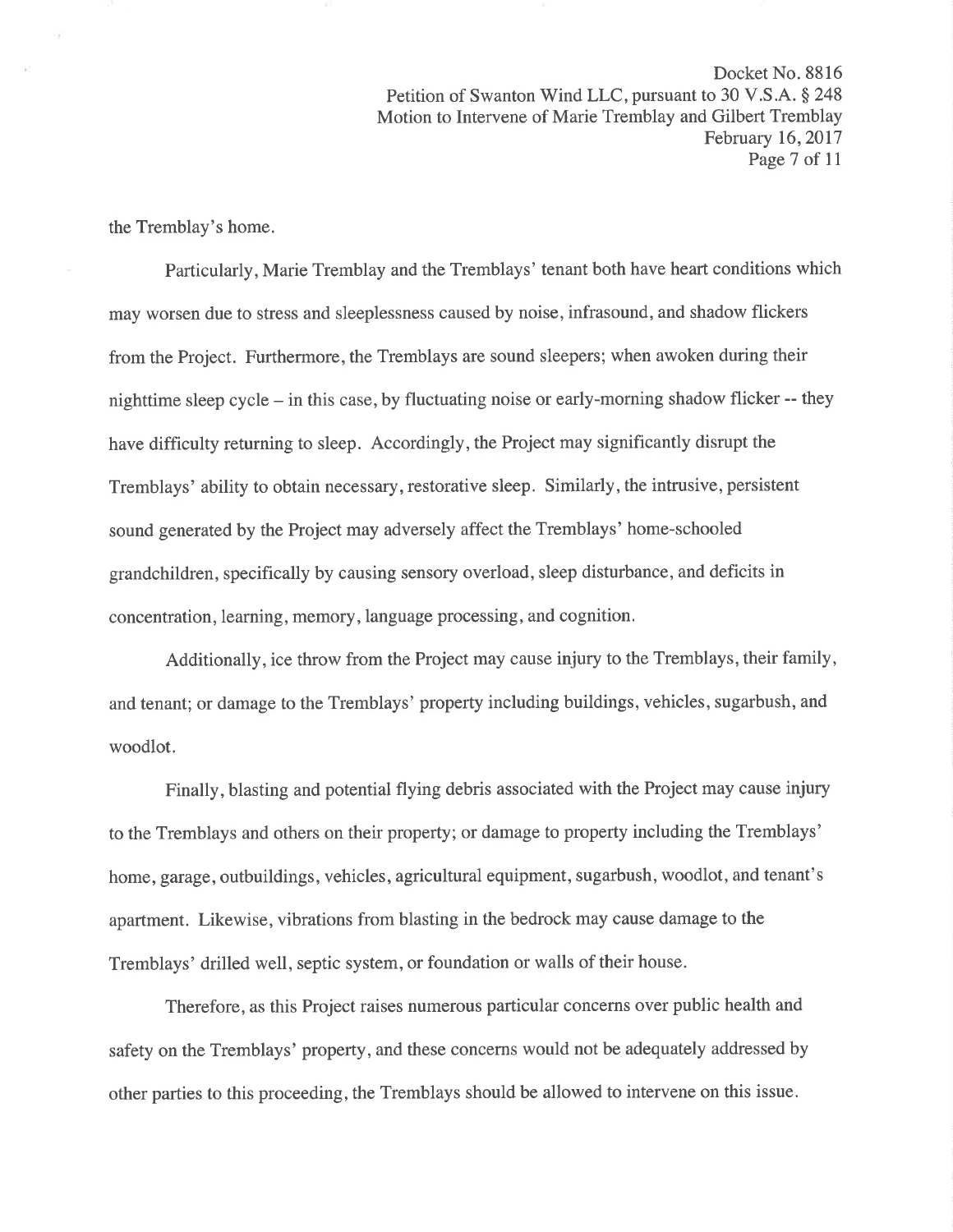Docket No. 8816 Petition of Swanton Wind LLC, pursuant to 30 V.S.A. § 248 Motion to Intervene of Marie Tremblay and Gilbert Tremblay February 16,2017 Page 8 of 11

## 4. Water Pollution, Conservation, and Burden On Water Supply:  $10 \text{ V.S.A. }$  §§  $6086(a)(1)(A)$ , (B), and (C), (3), and (4)

Potable water service to the home of the Tremblays and their tenant is provided by a drilled well on the west side of their home. This well is recharged at an adequate rate with water flowing from the area underlying the proposed Project. The Project would require blasting due to the surrounding hard substrate (rock, ledge, bedrock), and pouring concrete in the ground, either or both of which may adversely affect the volume and quality of nearby surface- and ground-water. For example, these activities may: cause ground vibrations that crack the Tremblays' well; inject harmful or toxic substances into ground water or wells; decrease the amount of recharge waters to aquifers; cause unreasonable soil erosion or reduction in the capacity of the land to hold water; or otherwise disrupt or place a burden on the existing water supply. The drilled well is the only source of water supply on the Tremblays' land. There is no town/city water pipeline to hook up to if ground water is contaminated or disturbed.

Therefore, as the Project may particularly affect the Tremblays' supply of potable water, and other parties would not adequately protect this interest, the Tremblays should be allowed to intervene on this issue.

#### 5. Scenic or Natural Beauty and Aesthetics:  $\S 248(b)(5)$  and  $\S 6086(a)(8)$

The Tremblays selected the site for their home and retirement based substantially on the peaceful, natural, scenic environs. The Tremblays live among wildlife and habitat, running water, and sights and sounds of the natural world. From their home the Tremblays regularly see the sun and moon rising over a nearby prominent ridge, and particularly from their deck they enjoy drinking coffee at sunrise.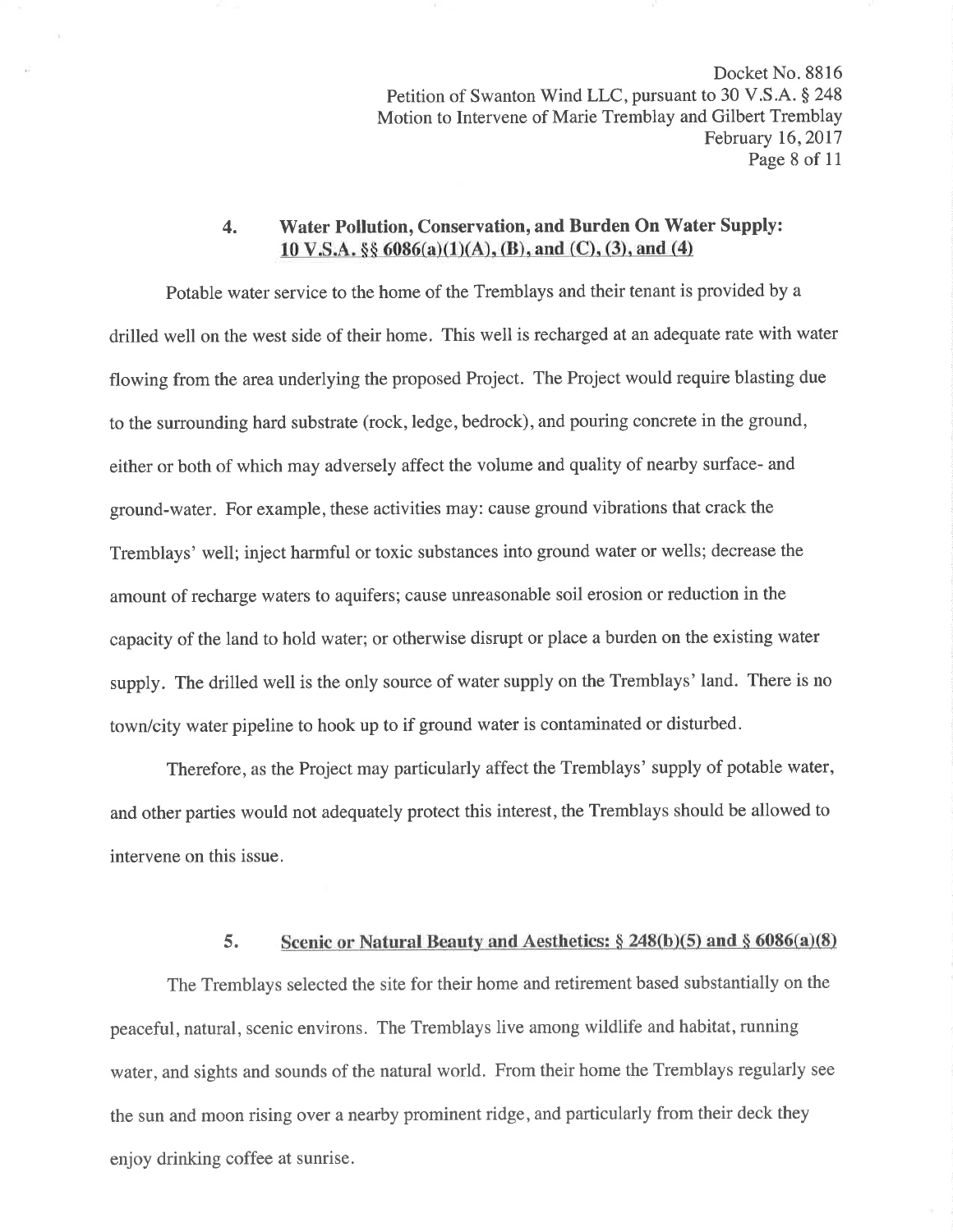Docket No. 8816 Petition of Swanton Wind LLC, pursuant to 30 V.S.A. § 248 Motion to Intervene of Marie Tremblay and Gilbert Tremblay February 16,2017 Page 9 of 11

However according to the proposed Project, that ridge would be studded with wind turbines; the sun- and moonshine would cast shadow flickers in their home and across their deck; and the persistent sound from the Project would disrupt the peace and harmony that now exist.

Furthermore, the intrusive sight, flickering, and sound caused by the Project would have an impact on the public areas sutrounding Rocky Ridge including Fairfield Pond, and the Missisquoi Valley Rail Trail.

In sum, the Project would particularly affect the visible and audible aesthetics near the Tremblays' home, and the homes of their family and tenant, and surrounding public areas; no other party to this proceeding would adequately represent those interests; and the Tremblays' unique experience and perspective may be useful to the Board in determining the outcome of this proceeding. Accordingly, the Tremblays should be allowed to intervene on this issue.

# 6. Necessary Wildlife Habitat or Endangered Species:  $\S$  6086(a)(8)(A)

A pond on the Tremblays' land attracts a variety of wildlife. The Tremblays enjoy watching near their pond and around their land a variety of wildlife including bald eagles, bobcats, deer, geese, turkey, and other animals. Bald eagles, a state-endangered species in Vermont, have in recent years also been observed on nearby Fairfield Pond, as reported by the North Branch Nature Center in Montpelier, VT.6 Fairfield Pond has been determined by Vermont Fish & Wildlife Department as potentially suitable habitat for breeding bald eagles.<sup>7</sup>

<sup>&</sup>lt;sup>6</sup> See 'Birding: Birding Resources: VT eBird Bar Chart' <http://ebird.org/content/vt/>, at the North Branch Nature Center (Montpelier, VT) website. 26 January 2017 .

Vermont Fish & Wildlife Department. "Vermont Bald Eagle Recovery Plan." October 2010. Web 27 January 2017.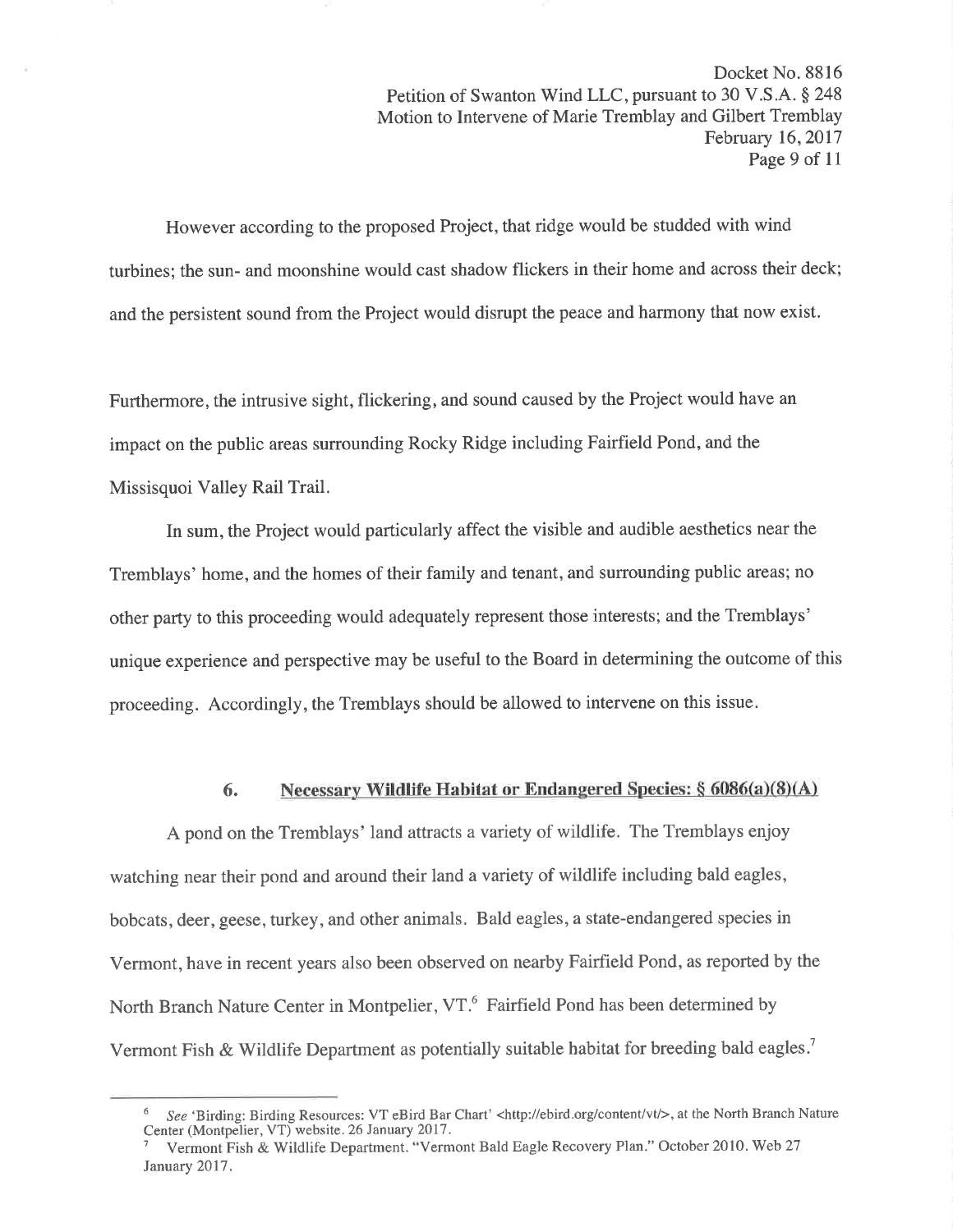Docket No. 8816 Petition of Swanton Wind LLC, pursuant to 30 V.S.A. § 248 Motion to Intervene of Marie Tremblay and Gilbert Tremblay February 16,2017 Page 10 of 11

The significant area, height, and scope of the Project in this natural setting may adversely affect necessary wildlife habitat or endangered species. The Tremblays acknowledge that in this proceeding the Agency of Natural Resources may be best situated to intervene on this issue, however the Tremblays assert that their perspective as longstanding landowners and stewards, builders, and woodsmen, may differ from that of other parties, and therefore they may provide useful insight into the extent and nature of the impact of the Project on important wildlife and habitat. Thus in the public interest the Tremblays' motion to intervene on this issue should be granted.

### 7. Transportation:  $§ 6086(a)(5)$

The Tremblays use nearby public roads for regular transportation and for activities particularly relating to sugarmaking and woodcutting. However the Project may during construction or operation adversely affect the Tremblays' ability to normally and safely use the roads. Specifically, debris from blasting, or ice throw during operation, may damage or imperil cars and drivers near the Project, and thereby restrict the Tremblays' ability to harvest maple sap or firewood. Therefore, as the Tremblays have a particular interest in the use of the roads, and that interest would not be adequately represented by other parties to this proceeding, the Tremblays should be allowed to intervene on this issue.

## III. Conclusion

The Tremblays assert that while this Project is purported to advance the public good, it also raises significant concerns over the public interest. Accordingly, in order to protect themselves, their family, their tenant, and their neighbors throughout the State, the Tremblays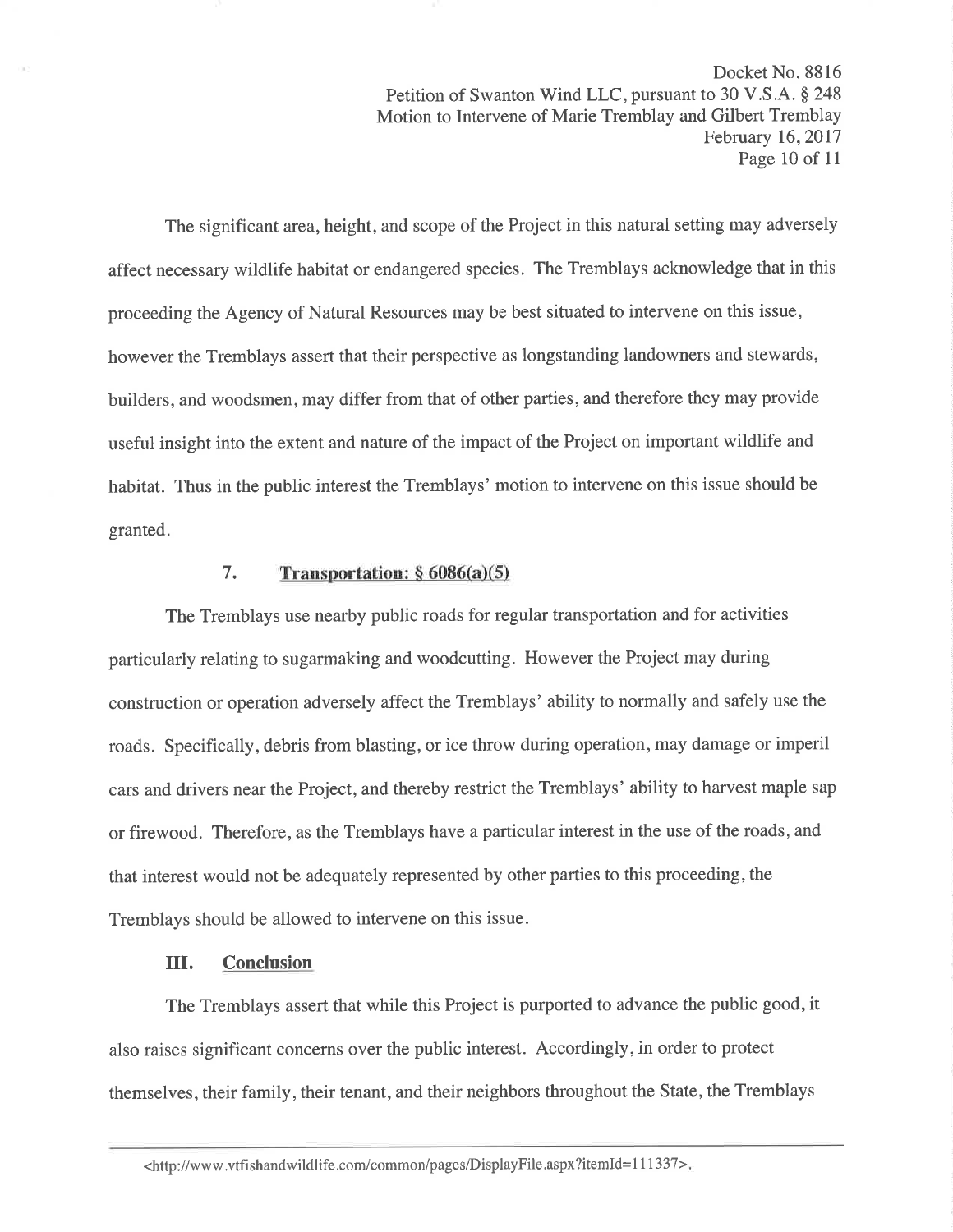Docket No. 8816 Petition of Swanton Wind LLC, pursuant to 30 V.S.A. § 248 Motion to Intervene of Marie Tremblay and Gilbert Tremblay February 16,2017 Page 11 of 11

upon the evidence presented herein should be allowed to intervene in this proceeding.

Respectfully submitted this 16<sup>th</sup> day of February, 2017.

By: Warie Tuembloy

Marie Tremblay Gilbert Tremblay 4 Tremblay Road St. Albans, VT 05478 (802) s24-3s33 gilmarie@comcast.net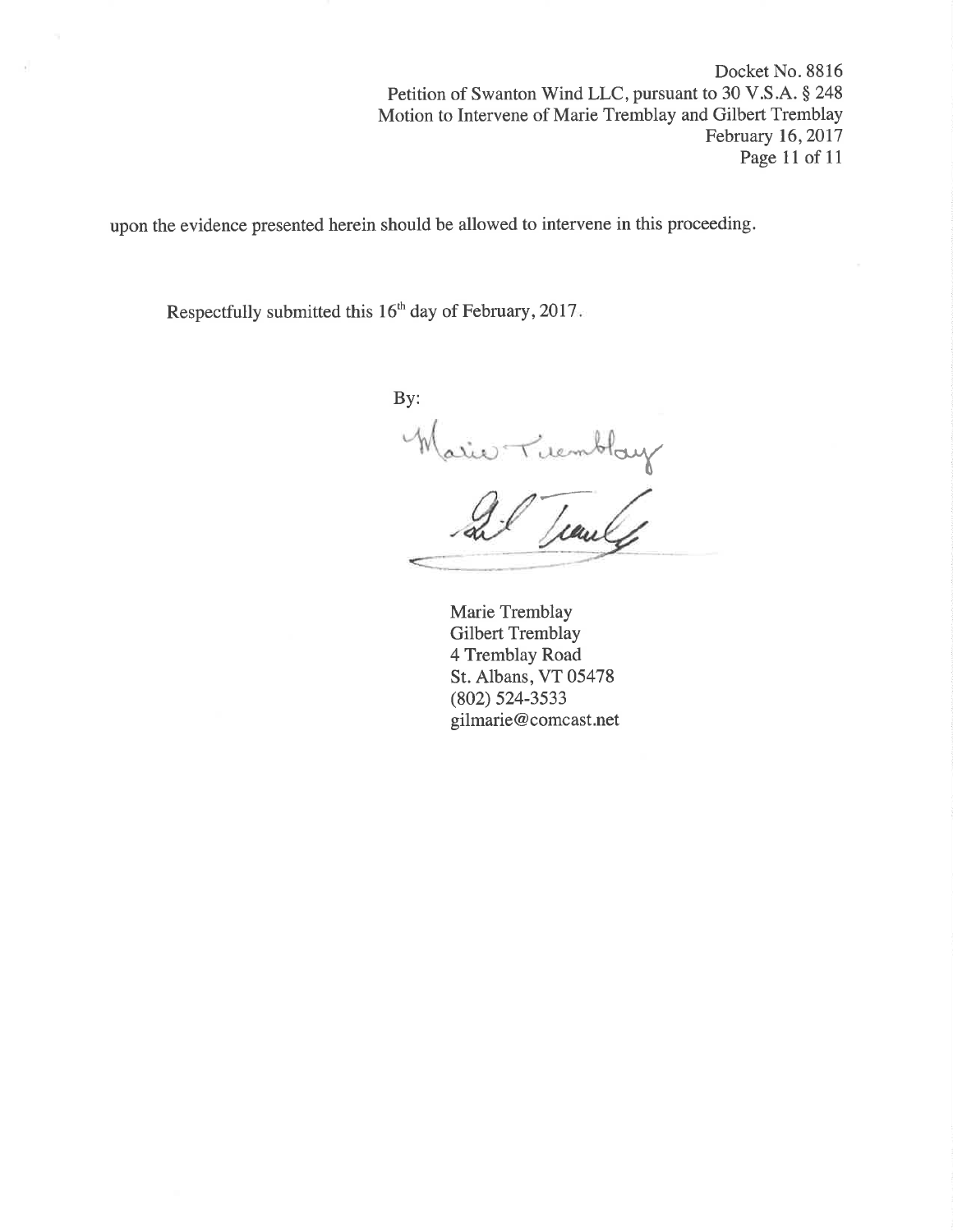## **STATE OF VERMONT** PUBLIC SERVICE BOARD

Docket No. 8816

Petition of Swanton Wind LLC for a certificate of public ) good, pursuant to 30 V.S.A. § 248, for the construction <br>of an up to 20 MW wind-powered electric generation  $\qquad$ of an up to 20 MW wind-powered electric generation<br>plant powered by up to 7 wind turbines located along plant powered by up to 7 wind turbines located along (a) Rocky Ridge in Swanton, Vermont (b) Rocky Ridge in Swanton, Vermont )

#### CERTIFICATE OF SERVICE

We, Brian and Penny Dubie, et.al., certify that on February 16, 2017, copies of the foregoing Notices of Appearance, and Motion to Intervenes of Brian and Penny Dubie, Jeanne Royer, Judith and Patrick Luneau, Karen and Leo McLaughlin, Sally and Bruce Collopy, Kaye and Frank B. Mehaffey, Jr., Terrance Smith, David A. Goodrich, Robert Perkins, Patricia Messier, Sarah & Ed Ferguson, Ian and Danielle Garrant, Curtis Swan and Sara Luneau-Swan, Dan and Nancy Dunne, Erynn & Tyrell Boudreau, Dennis Hendy and Diane Bell, Mary and Mark Bushey, Steve Woodward, Kenneth Fox, Michelle and Luc Deslandes, David Butterfield, Brudley Stott and Jennifer Belanger, Clark and Carol Palmer, Paula Pearsall, Greg Pierce and Paula Kane, Mark and Marianne Dubie, Marie and Gil Tremblay, Patricia Rainville and John Smith, Kevin and Dolores Nichols, Jessica Decker and Lance Desautels, Suzanne Seymour, Mary Hunter, Todd Poirier in the above-referenced matter, were served via First-Class U.S. Mail on the interested persons designated in the following Service List.

Respectfully submitted this 16'h day of February,2017.

By:  $\sqrt{u}$ 

Dubio Brian Dubie

Penny Dubie 770 McKenzie Road Fairfield, VT 05455 (802) 734-1877 pennydubie@gmail.com